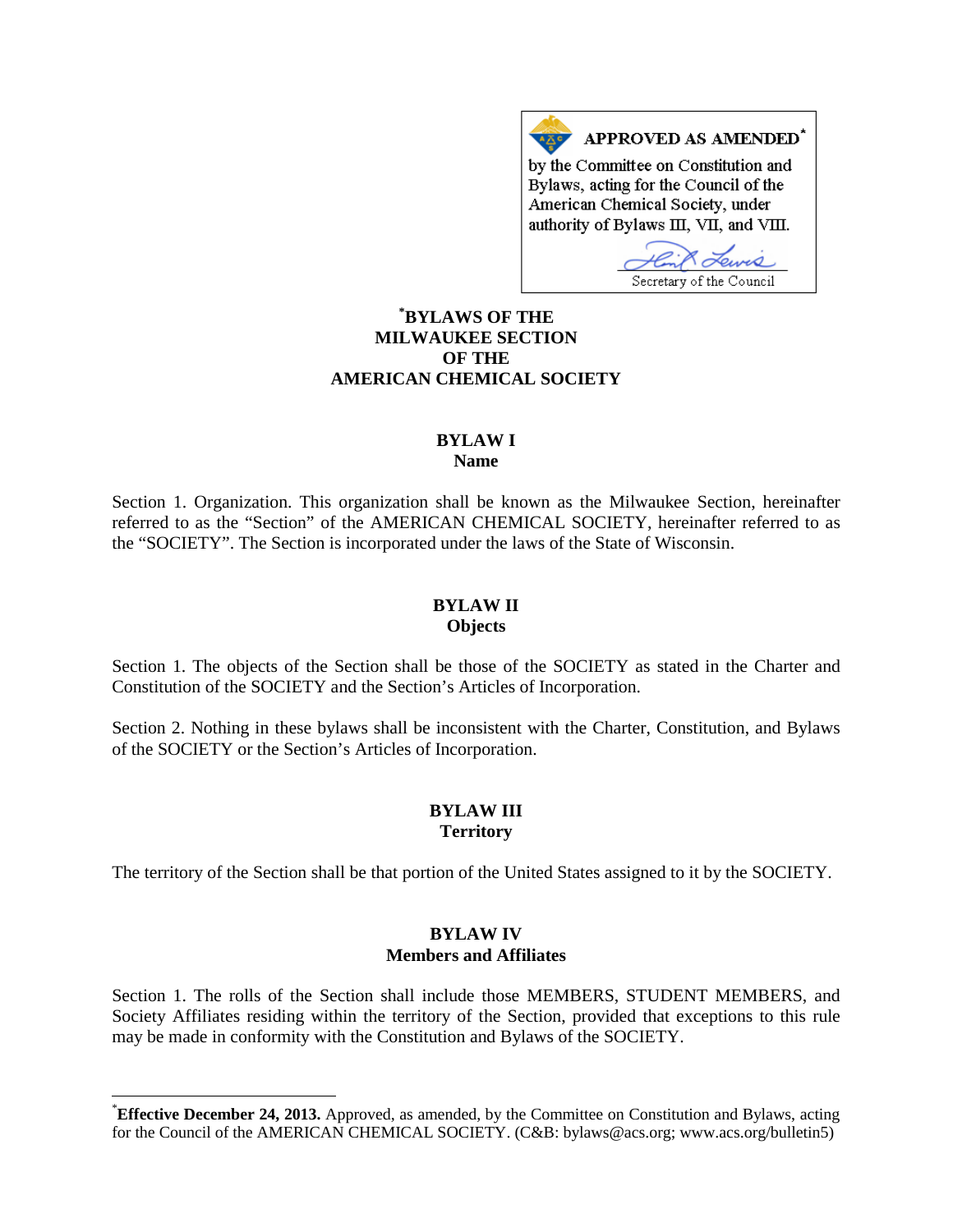Section 2. STUDENT MEMBERS may not hold an elective position.

Section 3. Any person not a member nor a Society Affiliate may, upon application to the Secretary of the Section and upon payment of dues as provided below, be enrolled as a Local Section Affiliate.

Section 4. MEMBERS, STUDENT MEMBERS, Society Affiliates, and Local Section Affiliates shall have such rights and privileges as are accorded them by the Constitution and Bylaws of the SOCIETY. A Society Affiliate or a Local Section Affiliates may not vote for or hold an elective position or vote on Articles of Incorporation or bylaws of the Section. A Local Section Affiliate may not serve as a member of the Section's Board of Directors. Society Affiliates may be appointed as Committee Chairs and may serve on the Section's Board of Directors only in a non-voting capacity.

Section 5. Dues

- a. Local Section Affiliate status shall date from January 1 of each year. Each Local Section Affiliate shall pay dues as required by SOCIETY Bylaws and as set by the Section's Board of Directors plus any voluntary Local Section dues assessed members, payable January 1; and any Local Section Affiliate whose dues are not paid shall be dropped from the rolls. However, any person accepted for Local Section Affiliate status after July 1 of any year shall pay initial dues of half the annual amount set above plus one-half the voluntary amount of local dues assessed members for the remaining portion of the current year.
- b. All members and Society Affiliates, except members in emeritus status, may be requested voluntarily to pay such local dues as have been most recently approved at an annual meeting, provided that such local dues do not exceed ten percent of the SOCIETY dues for a member.

Section 6. Exclusion of Local Section Affiliates. Upon determination by the Section's Board of Directors that the conduct of a Local Section Affiliate has been injurious to the SOCIETY or the Section, it may recommend to the members of the Section that the person be excluded or expelled from Local Section Affiliate status. By a vote of two-thirds (2/3) of the members present at any regular meeting, the Section may exclude or expel that person from Local Affiliate status.

## **BYLAW V Board of Directors of the Section**

Section 1 Composition. The Section's Board of Directors shall consist of the Chair, the Chair-Elect, the Secretary, the Treasurer, the Councilors, and the Alternate Councilors. The offices of Secretary and Treasurer may be held by the same person.

Section 2 Meetings. The Section's Board of Directors shall hold a regular meeting immediately prior to the annual meeting. They shall also hold a regular meeting during January of each year for the purpose of receiving the report of the Treasurer and for the purpose of drawing up a budget as described elsewhere in these bylaws. The Chair or any of the Councilors may call special meetings when necessary.

Section 3 Ex Officio Membership. The chairs and co-chairs of all standing and special committees and the Immediate Past Chair of the Section shall be members ex officio of the Section's Board of Directors, entitled to receive notice of and to attend all meetings of the Section's Board of Directors, and to address the Section's Board of Directors, and participate in its discussions but without the right to vote and without the right to exercise the powers and duties of a Director.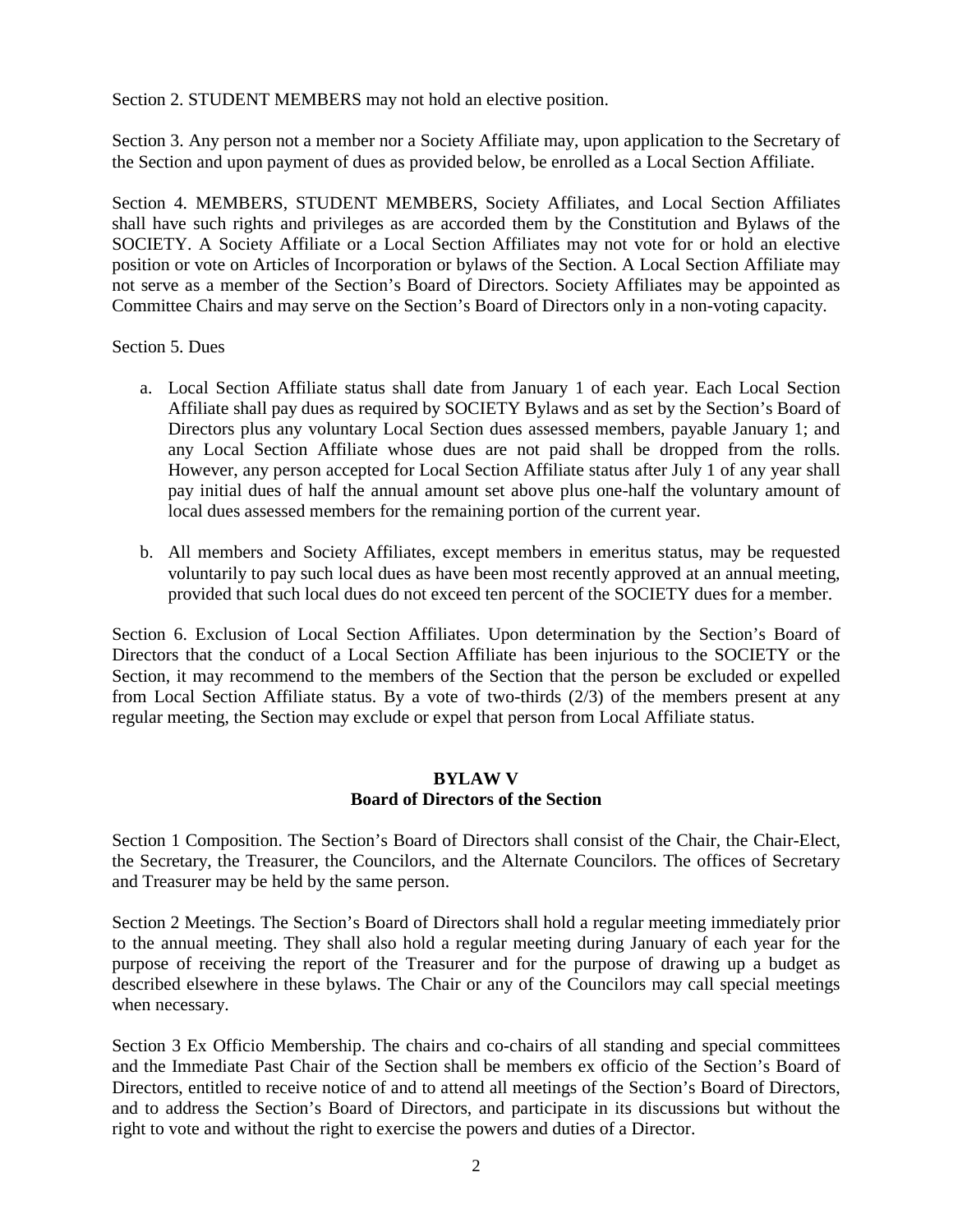## **BYLAW VI Election of Officers and Directors and their Terms of Office**

Section 1. Terms of Office. All officers and Directors elected for the terms provided for in the Articles of Incorporation shall take office and their terms of office shall commence on January 1 following their election, and they shall serve for the term specified in the Articles of Incorporation or until their successors are elected and qualified. The Chair-Elect shall become Chair at the end of the Chair's term or if the position of Chair becomes vacant.

Section 2. Elections

- a. Nominating Committee. A Nominating Committee of three members shall be appointed by the Chair and announced at the February meeting of the Section. This Committee shall propose one or two candidates who are willing to serve if elected, for each elective office and directorship to be filled for the following year; and shall report its proposed slate of candidates at the March meeting of the Section.
- b. Other Nominations. Primary Election. Following the reception of the report of the Nominating Committee, it shall be in order for any member to nominate other candidates for any office and directorship to be filled. If more than two candidates remain in nomination for any office after the nominations are closed, the members present at the March meeting shall submit ballots for the candidates. Such ballots shall be in writing. Each member voting shall vote for no more than two candidates for each office for which more than two candidates have been nominated. The ballots shall be counted forthwith by a committee of three or more Tellers, appointed by the Chair, and the result shall be announced upon completion of the count. The two candidates placing first and second in the number of votes for any office shall remain in nomination. In case of ties, the members present shall resubmit ballots for the tied candidates until the number of candidates remaining in nomination for each office has been reduced to two.
- c. Distribution of Ballots. The Secretary shall prepare a ballot containing the names of the candidates arranged alphabetically for each office. The Secretary shall distribute the ballot to each member of the Section along with an accompanying document describing the validation procedure. To be counted, ballots must be received by the Secretary not later than the last day of May.
- d. Counting Ballots. The names of members from whom ballots have been received will be checked against the roster of the Section. This check list shall be preserved for thirty days after the election. Ballots shall be counted by a committee of not less than three tellers appointed by the chair. Upon announcement of the result of the count, the candidates receiving a majority of the votes cast shall be declared elected.
- e. Ties. If both candidates for the office of Chair-Elect receive the same number of votes, a second election shall be held, using the procedure prescribed above. The ballots shall be distributed by the Secretary not more than ten days after the May meeting of the Section, and shall be returnable within ten days from the date of distribution. The Committee shall report the result of the second election to the Secretary, who shall notify the winning candidate of election results.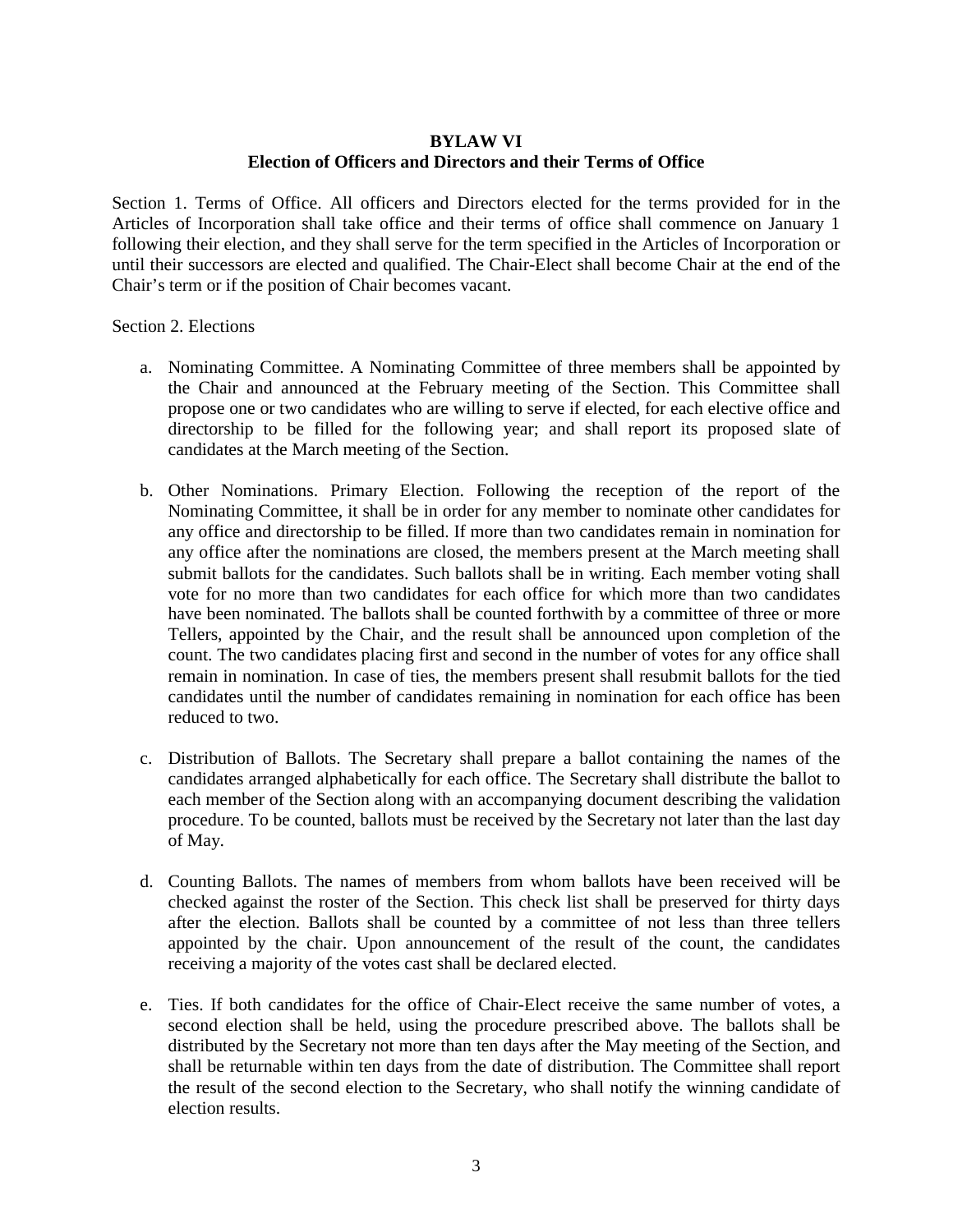If both candidates for any office other than the Chair-Elect receive the same number of votes, the tie shall be settled by written ballot of the members present at the May meeting of the Section; i.e., the meeting at which the ballots are counted.

Any second tie shall be decided by lot.

#### Section 3. Vacancies

- a. Whenever any officer of the Section shall resign, die, cease to be a member of the Section, or be removed from office, that office shall thereupon become vacant.
- b. In case the office of Chair becomes vacant, the Chair-Elect shall become Chair. In case the office of Chair-Elect shall become vacant, the Immediate Past Chair shall perform the duties of Chair-Elect until the next regular election, at which time a Chair and Chair-Elect shall be elected for the ensuing year. In case any other elective office becomes vacant, the vacancies shall be filled by appointment by the Chair, subject to the approval by the Section's Board of Directors, except in the case of Councilors and Alternate Councilors in which case said appointment shall be effective only until the next general election of officers, at which time the Section shall elect a MEMBER to fill the remainder of the unexpired term.

# **BYLAW VII Recall of Elected Officials**

Section 1. The elected officers of the Section are subject to recall for neglect of duties or conduct injurious to the SOCIETY. Recall procedures are not applicable to Councilors and Alternate Councilors elected by the Section.

Section 2. The recall of an official shall be initiated when a signed petition, indicating in writing the specific charges and reasonable substantiating evidence, is submitted to the Chair from at least five voting members of the Section. In the event the Chair is the official in question, the Chair-Elect shall receive the petition and shall assume the duties of the Office of Chair with respect to this issue until the issue is resolved.

Section 3. The Chair shall without delay determine that the petitioners are aware of the gravity of their actions and the procedures to be followed. The Chair shall seek an alternate resolution to the problem and a withdrawal of the petition at this time. In the absence of a resolution to the problem, the Chair shall present the issue to the Section's Board of Directors as a new business item at the next Section's Board of Directors meeting.

- a. The Section's Board of Directors shall promptly continue the recall process or dismiss the petition as ill-founded or find an alternative solution to the problem. The Chair shall promptly inform the petitioners and the official of the decision of the Section's Board of Directors.
- b. If the proceedings continue, the Chair shall assign the duties of the official to another qualified member of the Section until the issue is resolved.
- c. If the proceedings continue, the official shall be offered an opportunity to answer the allegations in the petition before the Section's Board of Directors.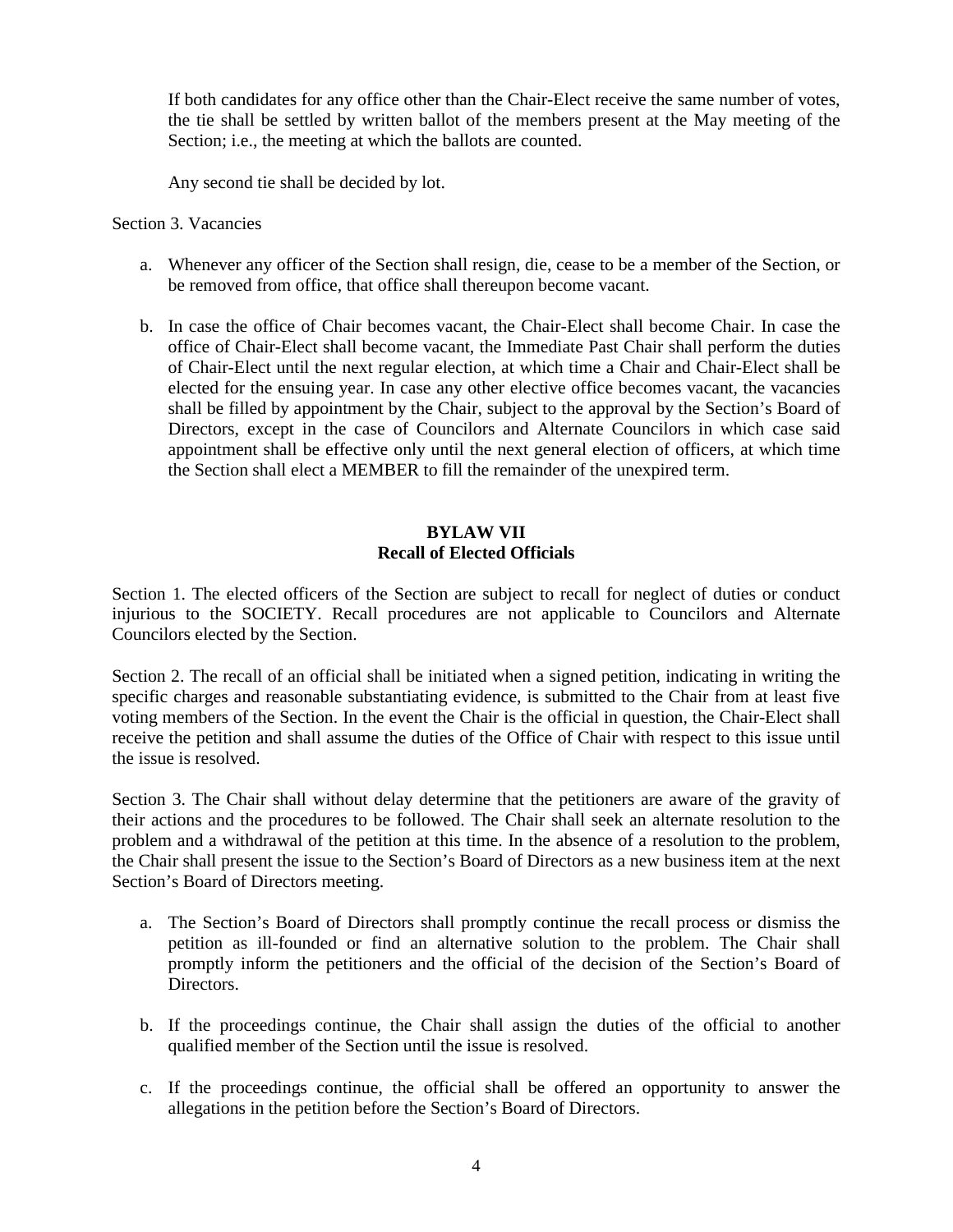Every reasonable effort shall be made to contact the official throughout this procedure. That effort shall include a certified letter to the last known address on the official SOCIETY membership rolls. Upon notification, the official shall have thirty days to make a written response to the allegations. The Section's Board of Directors shall decide whether to proceed after studying the official's response. The Chair shall inform the official and the petitioners of the decision of the Section's Board of Directors.

If no contact with the official can be made after a reasonable effort, the Section's Board of Directors may remove the official in question with a two-thirds (2/3) vote of the remaining members.

- d. If the proceedings continue, the official shall choose one of the following options:
	- (1) The official may resign.
	- (2) The official may request a recall vote in the same manner as the original election, which must be consistent with the Section bylaws. The voting membership shall be informed, through brief written statements prepared by the Executive Committee and the official, of the issues involved with the recall vote. Both statements shall be distributed to the voting membership before the vote is taken.
	- (3) The official may request a hearing and a recall vote by the remaining members of the Executive Committee. A two-thirds (2/3) vote of the remaining members of the Executive Committee shall be required to recall the official.
	- (4) The official may choose not to respond and thus forfeit the position.

Section 4. The vacancy provisions of these bylaws shall be used to fill a vacancy caused by a recall process. The membership of the Section and the Executive Director of the SOCIETY shall be informed of the results of the recall process and the replacement of the official.

#### **BYLAW VIII Duties of Officers and Councilors**

Section 1. The duties of the officers shall be such as usually pertain to their offices, together with those required by the Constitution and Bylaws of the SOCIETY, and such other duties as may be assigned to them from time to time by the Section's Board of Directors. In addition, the respective officers are specifically charged with the following duties.

Section 2. Chair. The Chair shall appoint all standing committee chairs and co-chairs, when appropriate, subject to the approval of the members of the Section expressed at the next regular meeting after appointment. The Chair will lead the Program Committee. The Chair shall act as official representative of the Section in its relations with other sections, other societies, and the public, as well as being charged with the responsibility for performance of all other officers and all committees, and in case of failure of any officer or committee member to perform, it is the duty of the Chair to invite the resignation of such officer or committee member, and to report the facts to the Section for appropriate action if such officer or committee chair shall decline to resign. The Chair will submit the annual report for the Section to the SOCIETY.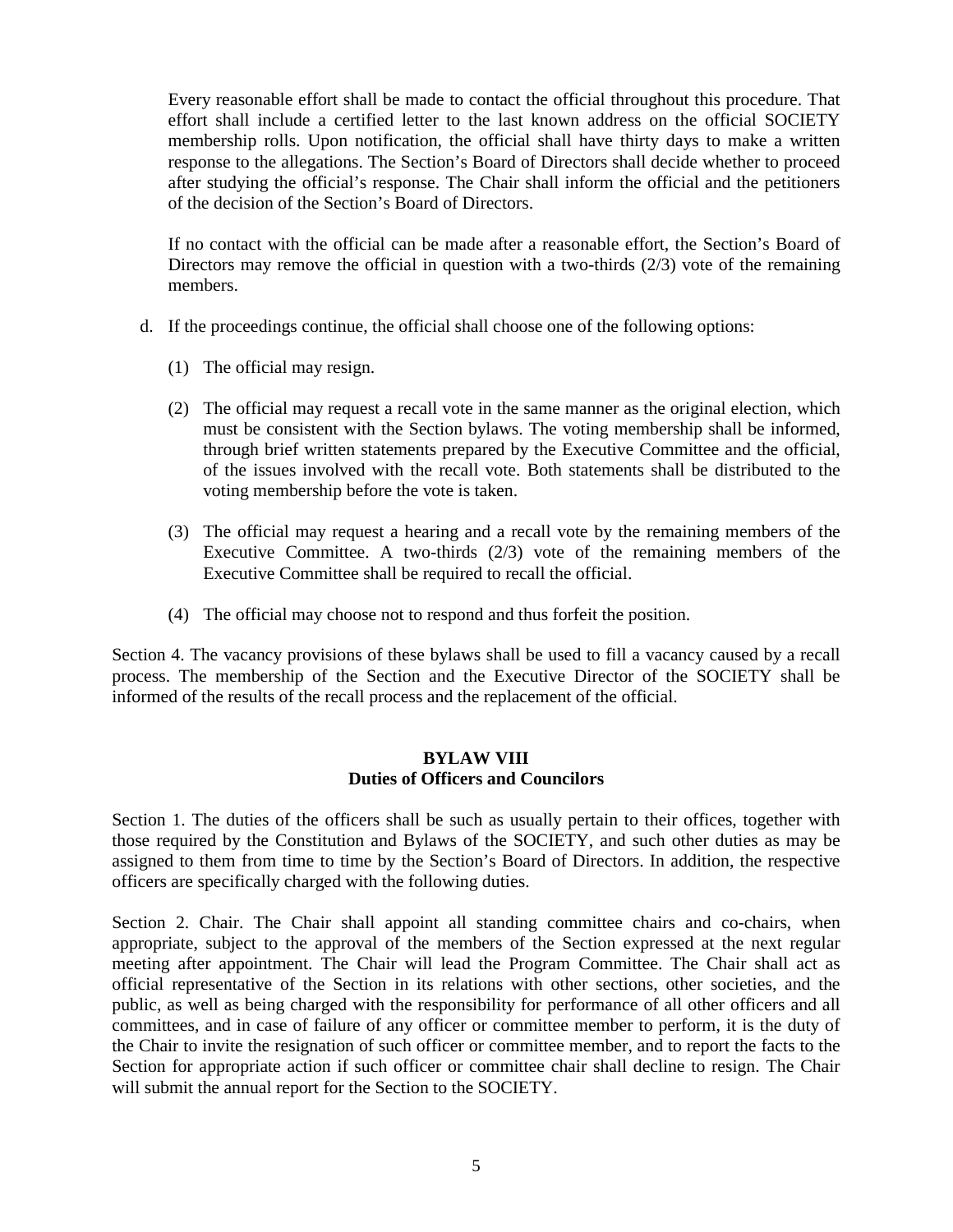Section 3. Chair-Elect. The Chair-Elect shall act for the Chair when said Chair is absent, and shall advance to this office should this office become vacant.

Section 4**.** Secretary. The Secretary shall keep a roster of names and addresses of members and affiliates of the Section; shall notify each member and affiliate of every regular and special meeting of the Section at least five days in advance; and shall distribute and receive the ballots for all elections, as described elsewhere in these bylaws. It is the duty of the Secretary to send bills for annual dues to affiliates before December 1 of each year; and submit such receipts to the Treasurer. As official correspondent of the Section, the Secretary shall render such reports as are required by the Constitution and Bylaws of the SOCIETY, and upon assuming office, ascertain from the Executive Director of the SOCIETY what reports of this kind are required. The Secretary shall act as custodian of the records of the Section. The Secretary shall take minutes at all meetings of the Section's Board of Directors.

Section 5. Treasurer. The Treasurer shall receive all income of the Section, depositing all receipts in a bank approved by the Section's Board of Directors by resolution; pay all ordinary and necessary expenses incurred because of meetings of the Section and other routine expenses incurred by officers and committees in the discharge of their duties, within limits set by the annual budget as described elsewhere in these bylaws. No other disbursements without the authorization of the members of the Section or of the Section's Board of Directors shall be made. An accurate record of receipts and disbursements shall be kept. An annual statement shall be prepared, as of December 31 of each year (i.e., the expiration of the Treasurer's term of office), which shall consist of a summary of current income and current expense, and a statement of assets and liabilities, excluding permanent investments; which report shall be submitted to the Section's Board of Directors at its first meeting after January 1. Financial reports shall be rendered to the SOCIETY as are required by the Constitution and Bylaws thereof, and upon assuming office it shall be the duty of the Treasurer to ascertain from the Executive Director of the SOCIETY what reports of this kind are required. The Treasurer shall act as Chair of the Investment Committee as described elsewhere in these bylaws.

Section 6. Councilors and Alternate Councilors

- a. The Councilors and Alternate Councilors shall perform such duties as are specified by the Constitution and Bylaws of the SOCIETY and shall be members of the Investment Committee described elsewhere in these bylaws.
- b. It shall be the duty of all Councilors to attend the Council meetings of the SOCIETY and in the event a Councilor is not able to so attend, to advise the Chair as soon as the cause of the inability to attend becomes known. It shall be the duty of the Chair, in the event of such notice, to designate the Alternate Councilor who shall attend the Council meetings of the SOCIETY, such designation to be made on the basis of seniority or such other basis as the Chair shall, in his/her discretion, deem appropriate.

## **BYLAW IX Standing Committees**

Section 1. Committee Organization. The standing committees of the Section shall consist of:

- a. Program Committee
- b. Membership Committee
- c. Publicity Committee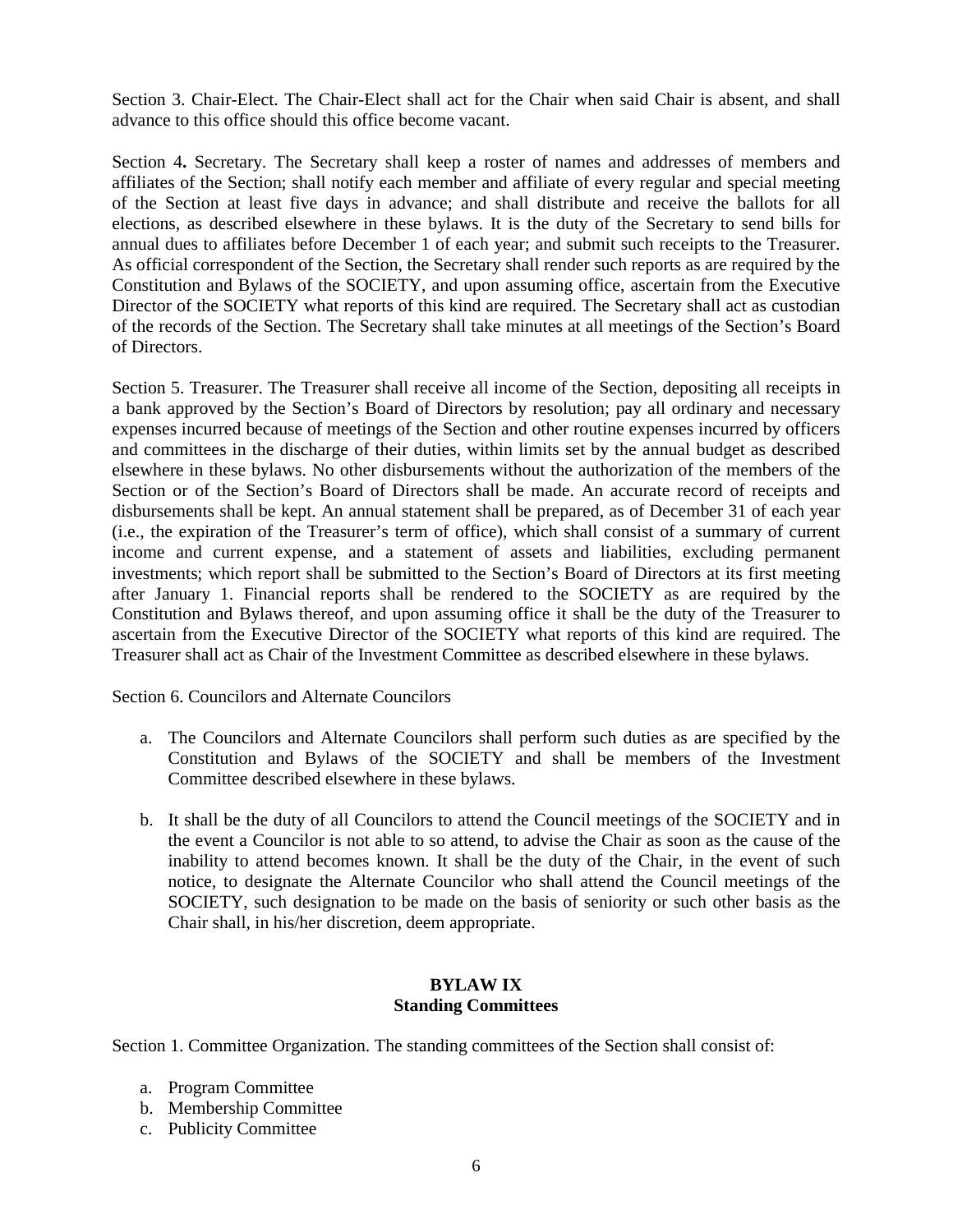- d. Committee on Professional Status
- e. Publication Committee
- f. Milwaukee Section Awards Committee
- g. Long Range Planning Committee
- h. Chemical Education Committee
- i. Investment Committee

Section 2. Composition, Appointment, and Term of Office. Each standing committee shall consist of a chair, if advisable a co-chair, and as many additional members as may from time to time be found desirable. The appointed chair and co-chair of each standing committee, subject to approval by the Section, shall assume office on January 1 of each year, and shall serve for one year. Other members of standing committees may be appointed by the Chair of the Section or by the chair of the committee, at the option of the former.

#### Section 3. Committees

- a. The Program Committee shall arrange for the scientific program of each regular meeting of the Section. So far as practical, the programs for all meetings of the period extending from January to December shall be arranged and announced before the January meeting of the Section. The Chair of the Program Committee shall notify the Secretary of the Section, the Chair of the Publicity Committee, and the Editor of the Section publication of the date, hour, place, and nature of the program of each meeting at least fifteen days before the date of such meeting.
- b. The Membership Committee shall recruit MEMBERS, STUDENT MEMBERS, and SOCIETY Affiliates and Local Section Affiliates for the Section.
- c. The Publicity Committee shall secure the proper reporting of the activities of the Section in suitable publications and shall undertake such other related activities as the Section's Board of Directors shall direct.
- d. The Committee on Professional Status shall make such studies and surveys as may be necessary to determine what action on various questions is necessary or desirable to improve the professional status of chemists. The Committee shall act as a clearing house for employers in need of chemists and chemists seeking employment, and shall cooperate with the relevant committee of the SOCIETY.
- e. The Publication Committee shall arrange for the publication of a news bulletin which shall be published regularly from September through May. This Committee shall be responsible for the editorial content of the news bulletin and for all business transactions pertaining thereto.
- f. The Milwaukee Section Awards Committee shall organize and evaluate nominations for the Milwaukee Section Award.
- g. The Long Range Planning Committee will be chaired by the Immediate Past Chair with participation of all Section Councilors and Alternate Councilors plus any appointees.
- h. The Chemical Education Committee shall solicit nominations and select the winner for the High School Chemistry Teacher of the Year Award. In addition, this committee will organize the Chemistry Olympiad event.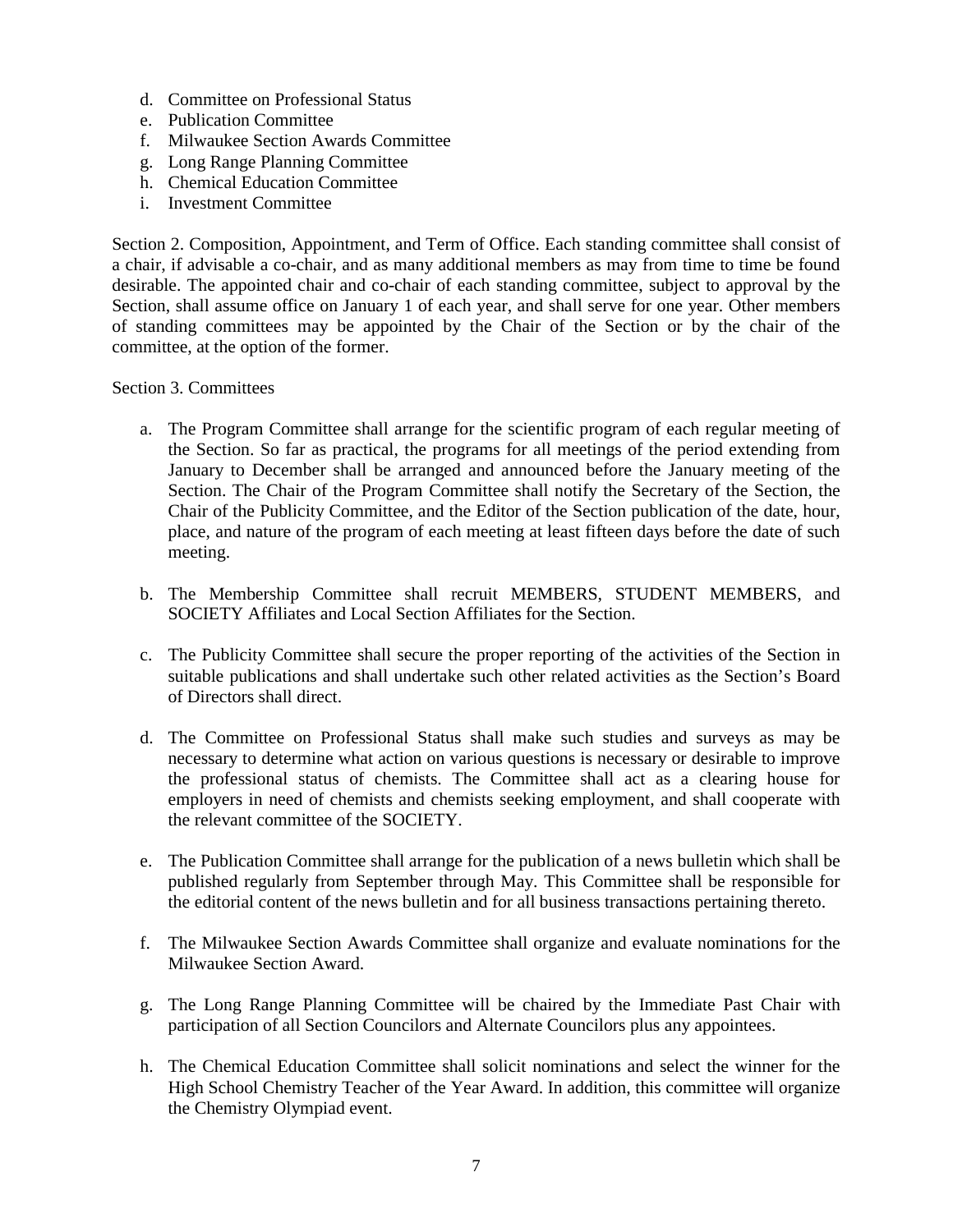i. The general invested funds of the Section shall be administered by the Investment Committee, the members of which shall be the Treasurer, the Councilors, and the Alternate Councilors of the Section. This Committee shall have the power to invest funds only with the approval of the Section's Board of Directors. The Treasurer shall be Chair of the Investment Committee and shall collect the income from invested funds which shall be expended or invested as directed by the Section's Board of Directors.

Section 4. Special Committees. Special committees may be appointed whenever the need for their existence may arise. All special committees shall be appointed by the Chair of the Section subject to approval by the members of the Section and shall serve during the term of office of the Chair by whom appointed, unless sooner discharged.

# **BYLAW X Meetings**

Section 1. Number and Character. The Section shall meet not less than eight times, at intervals of approximately one month, during the period extending from September of each year to June of the following year, for general business, scientific, or social purposes. The date, hour, place, and nature of scientific program for each meeting shall be determined by the Program Committee, subject to the approval of the Section's Board of Directors.

Section 2. The May meeting of the Section shall be designated as the annual meeting.

Section 3. Quorum. Twenty-five members of the Section shall constitute a quorum for the transaction of business.

Section 4. Rules of Order. The latest edition of *Robert's Rules of Order Newly Revised* shall govern the transaction of business at meetings of the Section insofar as they are consistent with these bylaws.

Section 5. Special Meetings. Special meetings may be called by the Chair or by the Section's Board of Directors at any time; but no business (as distinguished from scientific or social affairs) shall be brought before such meeting unless each member of the Section is informed of the nature of such business by written notice, not less than five days before the date of such special meeting.

## **BYLAW XI Finances**

Section 1. Classification of Funds. The funds of the Section shall consist of (1) current funds, (2) general invested funds, and (3) special invested funds.

Section 2. Current Funds

- a. Current funds shall consist of funds allotted to the Section by the SOCIETY, dues from members and affiliates, income received from general invested funds, and receipts from members or nonmembers not donated for any other specific purpose.
- b. Custody. The Treasurer of the Section shall have custody of the current funds of the Section, as described elsewhere in these bylaws.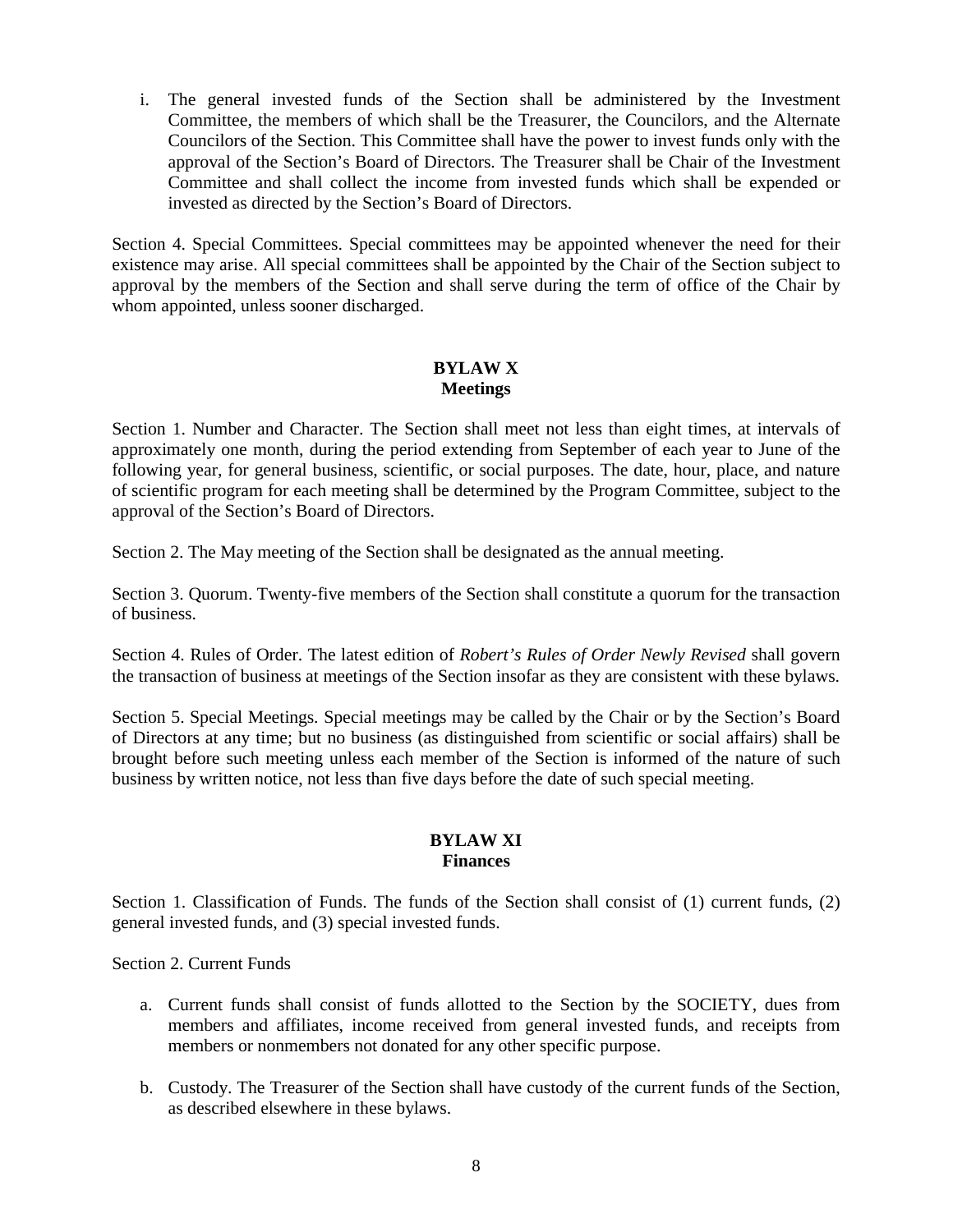- c. Disbursements and Budget. The Treasurer shall submit an estimate of the current income of the Section for the year beginning January 1 at the January meeting of the Section's Board of Directors. The Section's Board of Directors shall allot such portions of the estimated income as it shall deem necessary and sufficient to the Program Committee, to the Secretary, and for the defrayment of other necessary and desirable expenses. The adoption of this budget by the Section's Board of Directors shall be sufficient warrant to the Treasurer to pay bills contracted for the purposes contemplated in the budget, up to the total amounts covered by the budget. The Treasurer shall make no other disbursements unless specifically authorized by vote of the Section's Board of Directors or of the Section.
- d. Reports. The retiring Treasurer shall submit a report showing receipts and disbursements for the year ended December 31, and the financial condition of the Section as of that date, excluding funds permanently invested. This report shall be received by the Section's Board of Directors at the January meeting and the books audited at their discretion.

Section 3. General Invested Funds

- a. Sources and Purposes. General invested funds shall consist of funds acquired by the Section by gift, or set aside by the Section out of current income to create a source of permanent income to be used in carrying out the purposes of the Section.
- b. The general invested funds of the Section shall be administered by the Investment Committee, as described elsewhere in these bylaws.

Section 4. Special Invested Funds

- a. Sources and Purposes. Special invested funds shall consist of sums received by gift or set aside by the Section out of other funds or current income to provide a source of permanent income for the furtherance of specific scientific or educational purposes.
- b. The Section's Board of Directors may create any special fund(s), along with details for the administration of such a fund(s), provided that the funds and their administration is/are submitted in writing to the members of the Section for vote. Details of the funds and their administration may be changed only be a majority vote of the members present at the annual meeting of the Section, or at a special meeting called for this purpose.
- c. Reports. Any individual, committee, or other body charged with the administration of a special invested fund shall, during the month of January of each year, render a report, showing the conditions of such fund as of January 1, the amount of income derived therefrom during the preceding year, and the purposes for which such income has been expended.

## **BYLAW XII Amendments**

Section 1. A petition to amend the bylaws may be initiated by the Section's Board of Directors, or by petition signed by at least 15 members or three percent of the members of the Section, whichever is larger. If the proposed amendment is approved by the Section's Board of Directors, it shall, if practical, be submitted to the SOCIETY's Committee on Constitution and Bylaws for review. After any required changes are incorporated, and any recommended changes reviewed and accepted or rejected by the Section's Board of Directors or a majority of the petitioners, the Secretary shall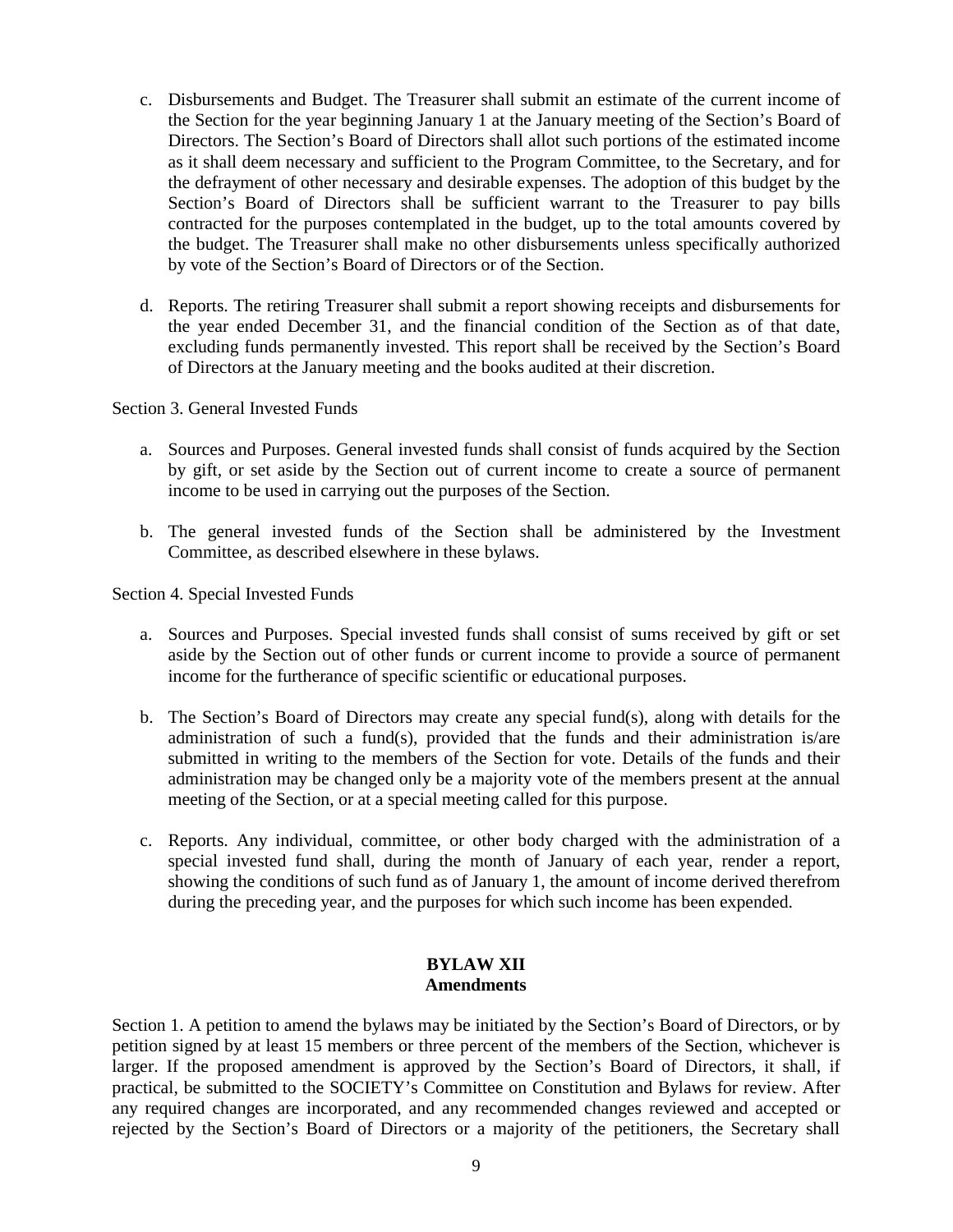distribute the amendment(s) to each member of the Section when notice of the next meeting, or notice of a ballot on the amendment, is provided.

Section 2. If a proposed amendment is not approved by a majority of the Section's Board of Directors, and if the petition is signed by at least 15 members or three percent of the members of the Section, whichever is larger, it shall, if practical, be submitted to the Committee on Constitution and Bylaws for review before being submitted to the membership of the Section. After any required changes are incorporated, and any recommended changes reviewed and accepted or rejected by a majority of the petitioners, the Secretary shall distribute the amendment(s) to each member of the Section when notice of the next meeting, or notice of a ballot on the amendment, is provided.

Section 3. At least two-thirds (2/3) of votes cast shall be required to approve the amendment.

Section 4. The Secretary shall distribute the outcome of the vote regarding the amendment(s) to the Section members and within one month, shall meet all requirements for submitting the results to the Committee on Constitution and Bylaws.

Section 5. Amendments to these bylaws, after adoption by the Section, shall become effective upon approval by the Committee on Constitution and Bylaws, acting for the Council of the SOCIETY, unless a later date is specified.

## **BYLAW XIII Milwaukee Section Award**

Section 1. Establishment and Support. The Milwaukee Section Award was established in 1956 by vote of the Section. Funds for the support of the Milwaukee Section Award are to be supplied from the Section's general fund.

Section 2. Purpose. The purpose of the Milwaukee Section Award is to honor a Section member for outstanding contributions or service to the industry, the profession, or the Section in the Milwaukee area.

Section 3. Nature. The Milwaukee Section Award consists of a specially designed medal plaque and a sum of money, the amount of which will be determined annually by the Section's Board of Directors. The money will be given to an institution of the recipient's choice for the purchase of books pertaining to chemistry. Each book will bear a book plate honoring the recipient.

Section 4. Rules of Eligibility. Members of the Section, with the exception of those serving on the Milwaukee Section Awards Committee, are eligible. A person, who once was a member of the Section but by change of locale is no longer a member, is eligible provided that the achievements for which that person is nominated shall have been accomplished during the nominee's membership in the Section.

Section 5. Nomination of Members for the Award

a. Nomination by the Membership. Any member of the Milwaukee Section, except those serving on the Milwaukee Section Awards Committee, may submit the name of an eligible person as a nominee. The nomination must be in writing and must be submitted to the Section Secretary on or before August 1. The nomination must include a biographical sketch of the nominee, specific identification of the work or service which is the basis for the nomination, and an evaluation and appraisal of the nominee's accomplishments. Seconding